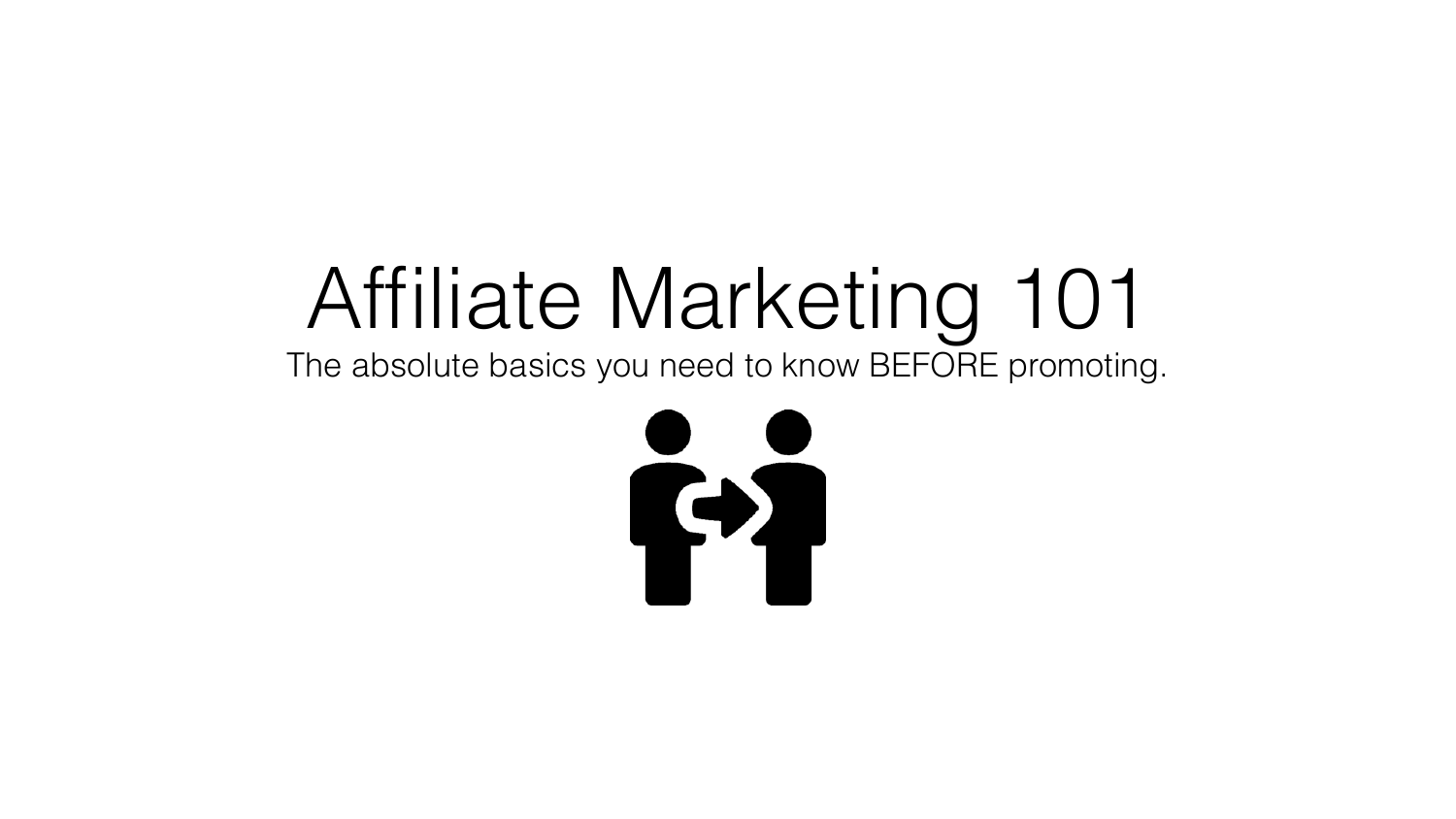#### **A Systemic Approach To Affiliate Marketing**

There's lots of money to be made by promoting other peoples products as long as you understand the way it works and you create a plan that will maximize the time of your promotion.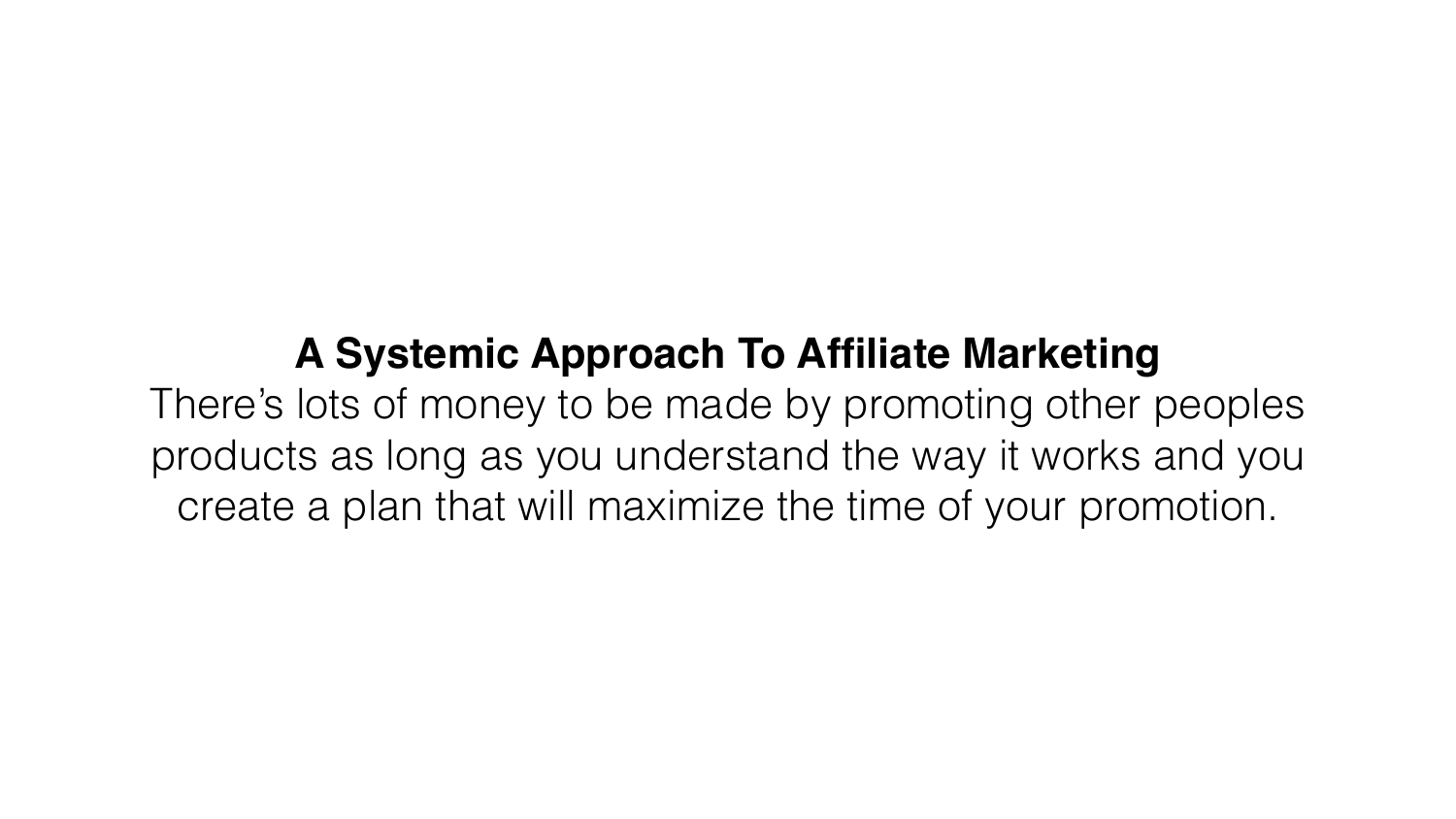### How It Works And How You Get Paid



Affiliate platforms and market places serve several purposes. Primarily they facilitate the commission process for every transaction and provide a place to select products to promote.



The affiliate platform connects the affiliate with the vendor by providing you with a unique "affiliate link" and recording all the clicks and sales made through each specific link.



Affiliate links are often cloaked to mask the long or ugly ID, but most importantly

to control the traffic flow AFTER the link has been deployed.





Cookies are little tidbits of information that your web browser saves about the things you click on and places you visit. Your affiliate link sets a cookie on the visitors computer.

JVZoo uses a system called "Adaptive Payments" to instantly pay both the vendor AND the affiliate at the point of sale through Paypal. Other networks usually have a payment period.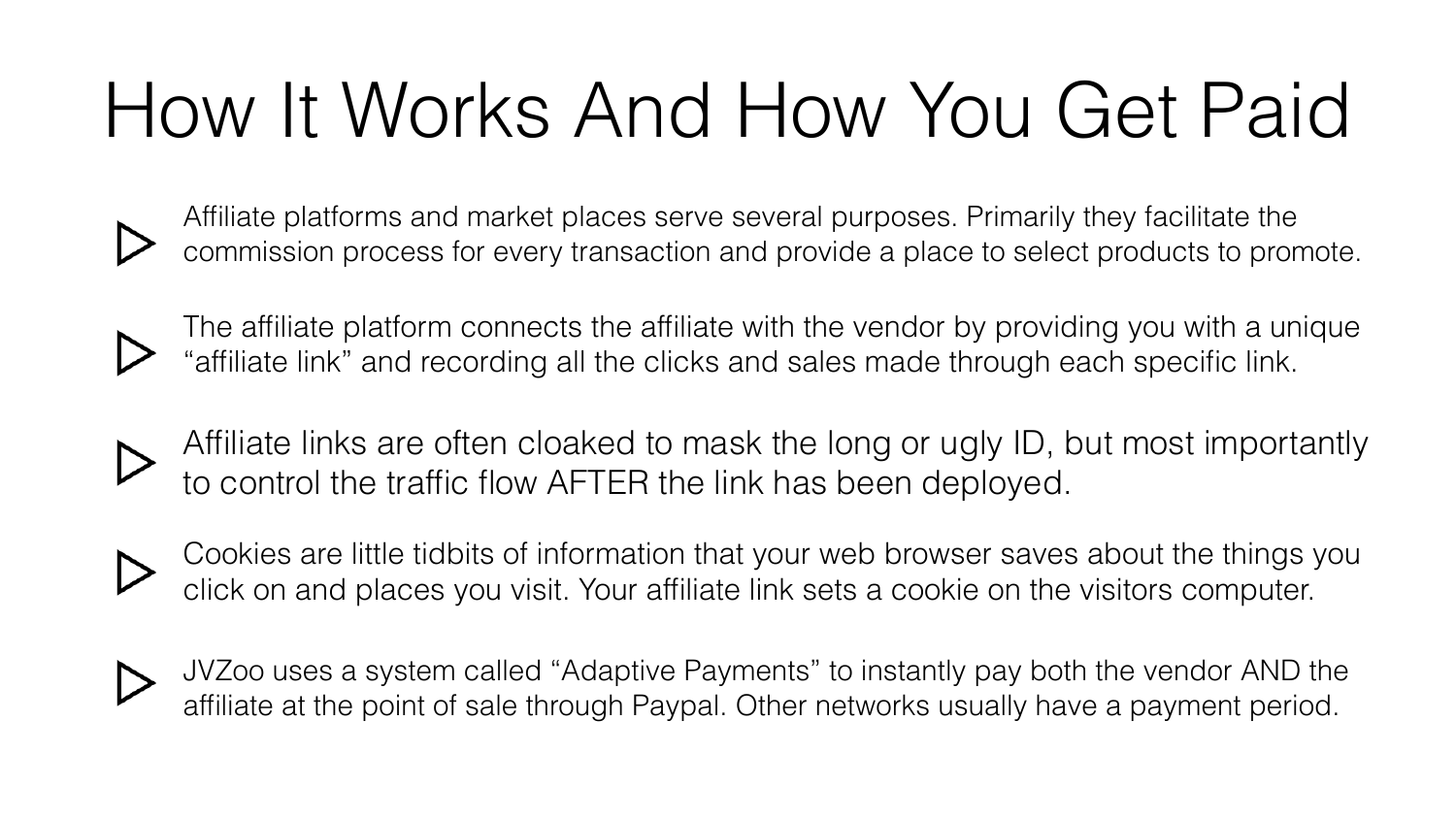# Selecting Products To Promote

- Product launches happen all the time now a days and you should take the opportunity to capitalize on the energy and the urgency that comes with a product launch special.
	- You may want to select a product from a vendor that will reciprocate. Why not mail for someone that will return the favor as opposed to someone that wont.
	- The affiliate network marketplace is a great way to find products because you can see the recent performance history before you promote.
- and target audience congruence is of paramount importance.
- Consider the reputation of the vendor and product you are about to endorse because who you promote is a reflection on your business ethics.
- Pick products that will appeal to your audience not just products that "sell well. Traffic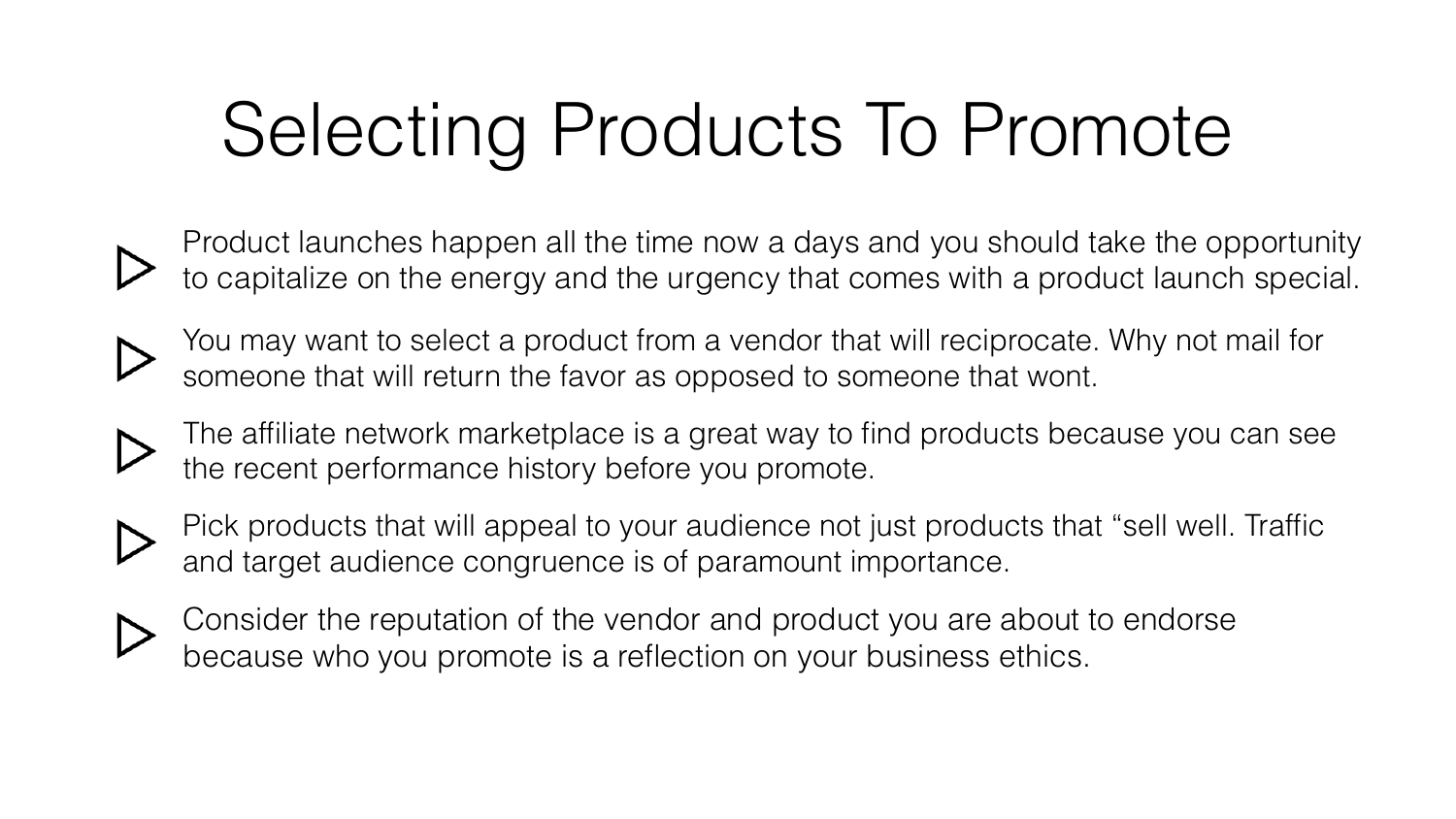# Metrics

- EPC is the most important affiliate metric. EPC stands for Earnings Per Click and represents how total commission earned divided by unique clicks sent.
- 
- Conversion refers to the amount of people that convert from visitors to buyers. This will vary depending on the sales process and the temperature of the traffic.
- 
- Whenever possible, refunds are an important thing to look at BEFORE you promote something. Because EPC's only matter when you can actually KEEP the money you earn.
- 
- Vendors often brag about incredible conversions and EPCs immediately after the cart opens. Be patient, early metrics are usually comprised of HOT traffic and test purchases.



Commission percentages should never be below 50% unless you're promoting a SERVICE, I love promoting products with greater than 50% commissions on the front end.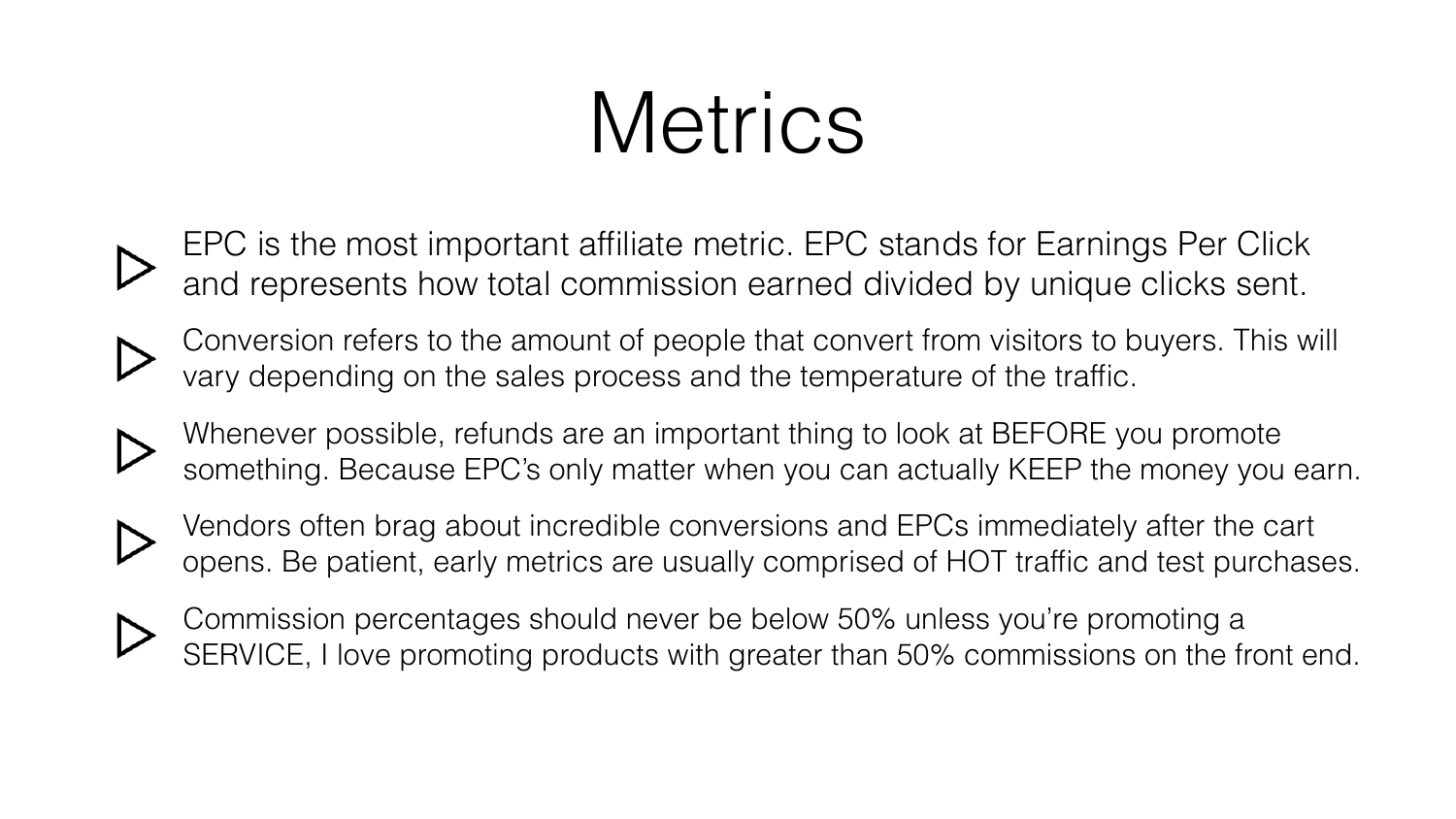# Know The Product

- You should always ask the vendor for a review copy and actually check out the product BEFORE you promote. The product should be COMPLETE and ready for sale.
- Learn about the product so that you can answer questions and create
- Subscribe to the JV blog and stay up to date with what's going on, there are
- Know the launch details, know what's happening and when its happening payment plans introductions, bonuses being added - exact end date/time.
- Use your knowledge of the product to craft compelling email copy, blog posts,